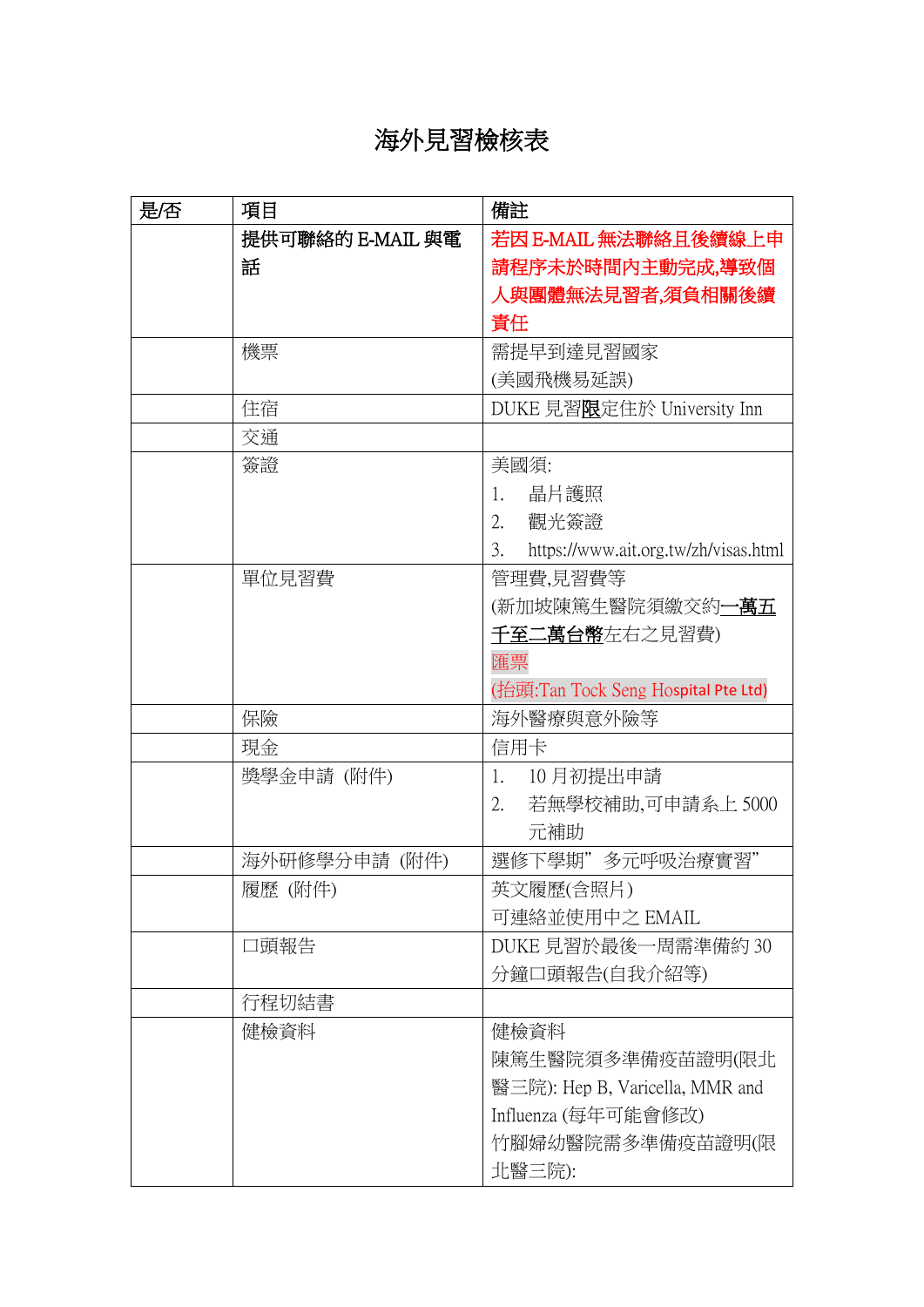|     | Chickenpox: Applicants must have-                    |
|-----|------------------------------------------------------|
|     |                                                      |
|     | "Varicella IgG positive OR                           |
|     | Completed 2 doses of chickenpox                      |
|     | vaccine                                              |
|     | <b>Measles:</b> Applicants must have-                |
|     | Measles IgG, Mumps IgG & Rubella                     |
|     | IgG positive OR                                      |
|     | Completed 2 doses of MMR                             |
|     |                                                      |
|     | Applicants with pediatric/ neonatal                  |
|     | patients contact must have:                          |
|     | " 1 dose of Boostrix/Tdap vaccine                    |
|     | (Tetanus, diptheria, acellular pertussis)            |
|     | vaccine in adulthood (18 years old $\&$              |
|     | above)                                               |
|     |                                                      |
|     | *Applicants who are Hands-on in clinical             |
|     | care:                                                |
|     | Evidence of negative Hepatitis B                     |
|     | surface antigen                                      |
|     | Evidence of immunity to Hepatitis B                  |
|     | (Hepatitis B surface Antibody [anti-HBs]             |
|     | $>10$ mIU/ml)                                        |
|     | Evidence of negative Hepatitis C                     |
|     | antibody screen<br>Evidence of negative HIV antibody |
|     | screen                                               |
| 禮品  | 統編: 03724606                                         |
| 過海關 | 需準備文件:                                               |
|     | 護照有效期限(外籍身分須申<br>1.                                  |
|     | 請簽證者,請於出發前4個月向                                       |
|     | 系辦提出見習證明申請)                                          |
|     |                                                      |
|     |                                                      |
|     | 英文見習同意文件<br>2.                                       |
|     | 3.<br>英文住宿文件                                         |
|     | 英文回程機票<br>4.<br>見習後的行程規劃(含住宿)<br>5.                  |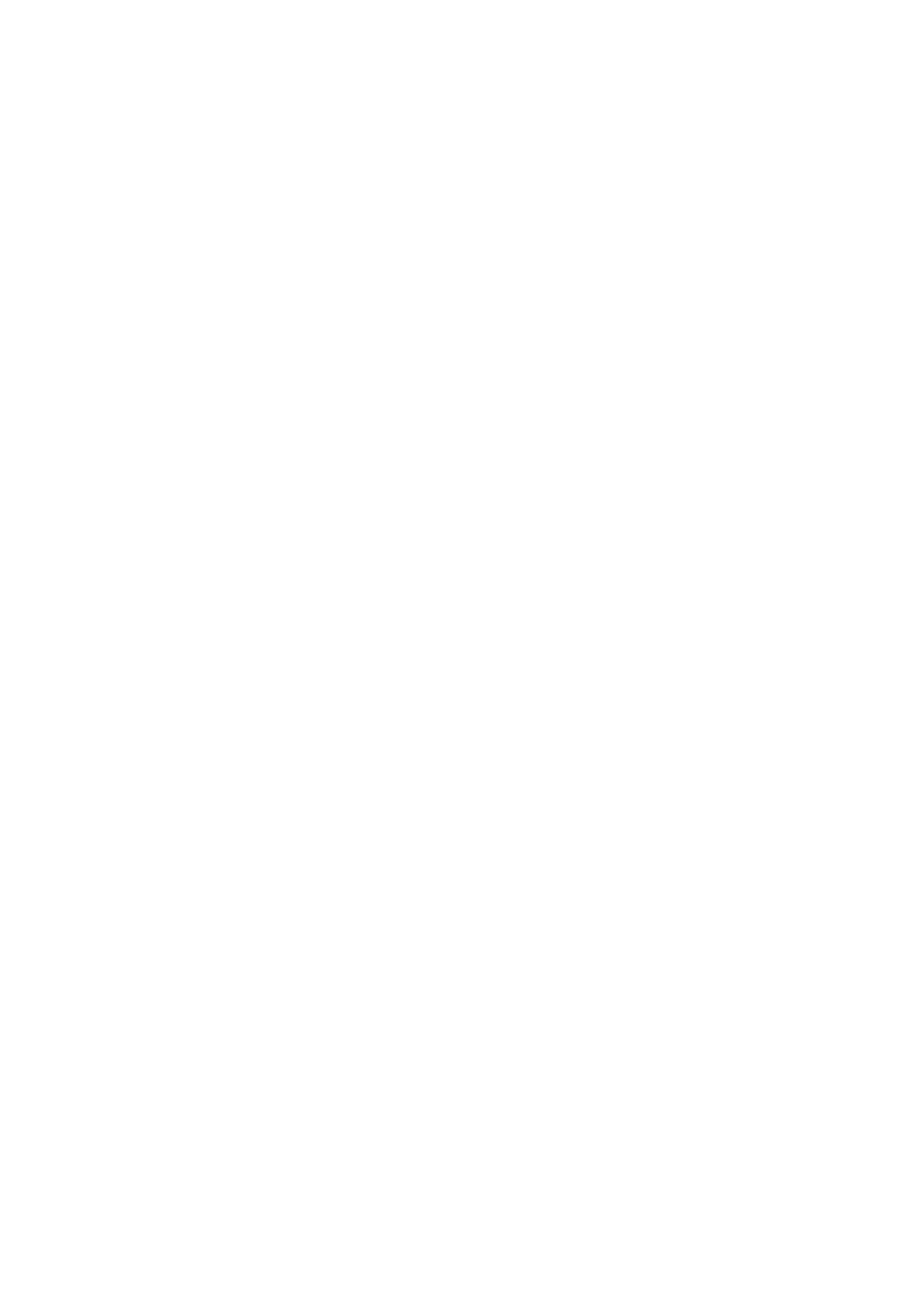• 臺北醫學大學國際學術暨交流活動獎補助

## TMU 海外見實習獎補助申請流程



相關補助辦法:

http://hca.tmu.edu.tw/files/news/332 7d0f610a.pdf http://excellence.tmu.edu.tw/pro/super\_pages.php?ID=  $\text{pro}1$